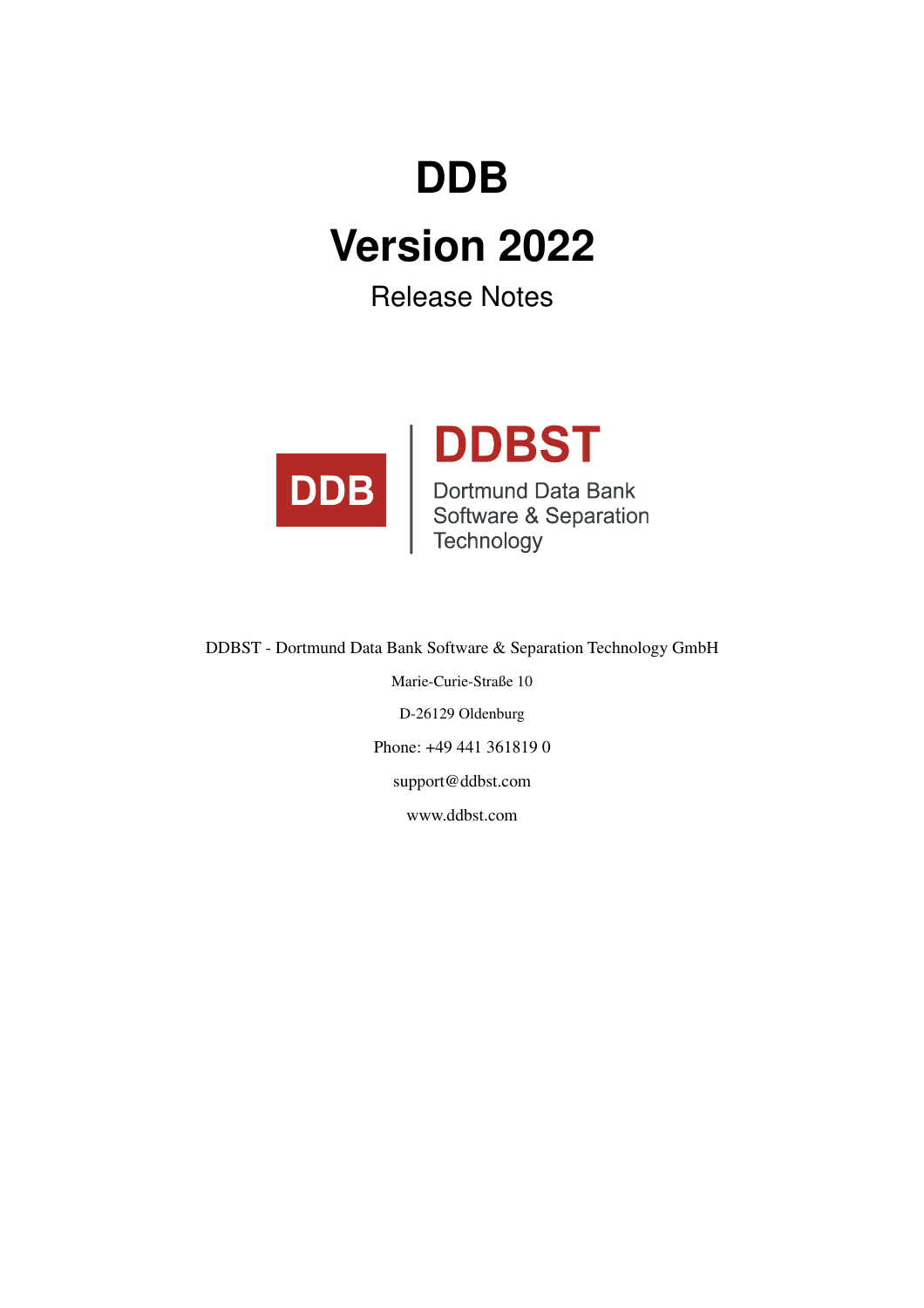#### Contents

| $\overline{2}$ |  |
|----------------|--|
| 3 <sup>1</sup> |  |
| $4 \quad$      |  |
| 5 <sup>5</sup> |  |
| 6              |  |
|                |  |
|                |  |
|                |  |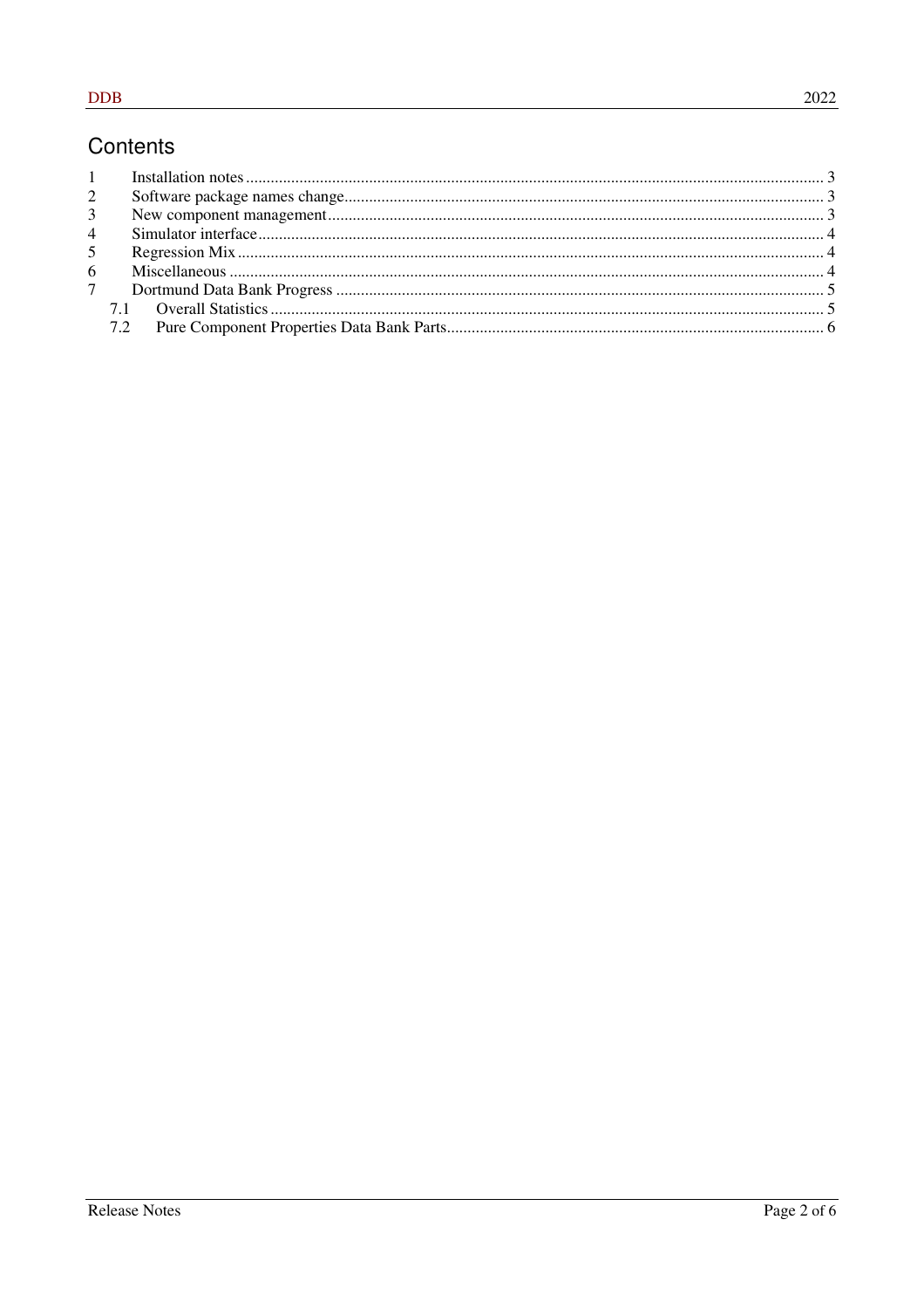### **1 Installation notes**

The current software release is provided as 64-bit version and can be installed in parallel to any previous release. However, if a previous release is uninstalled after the installation of the current release, then settings like the file type associations will get broken. In that case a repair installation of the current release should solve the problem.

An officially supported Microsoft Windows version at release time is required.

### **2 Software package names change**

The software package has been renamed from "DDBSP" to "DDB". The software is divided in application modules (like DDB Access Package, Predict Mix, …) and database modules (like AZD, VLE).

Also, some applications have been renamed:

- "Artist" has become "Predict Pure"
- "LEAR" has become "Literature"
- "Predict" has become "Predict Mix"
- "PCP Equation Fit" has become "Regression Pure"
- "RecPar" has become "Regression Mix"

#### **3 New component management**

The component management has changed.

With this release a new application called *Components* to search for components and edit (private) components is introduced.

The component data is now organized differently. A migration of existing private data is required. When the *Components* application is started and private component data has to be migrated, then the *DDB Migration Tool* is called to perform the migration.

All data but Antoine parameters (see parameter database) and group assignments (see GC-models parameter) are managed by the *Components* application.

Public component data cannot be modified. Only the override of several properties is possible. During the migration, an existing PRIVATE.PCP is converted to value overrides. After the migration, the PRIVATE.PCP must no longer be edited manually.

For further details have a look at the *Components* documentation.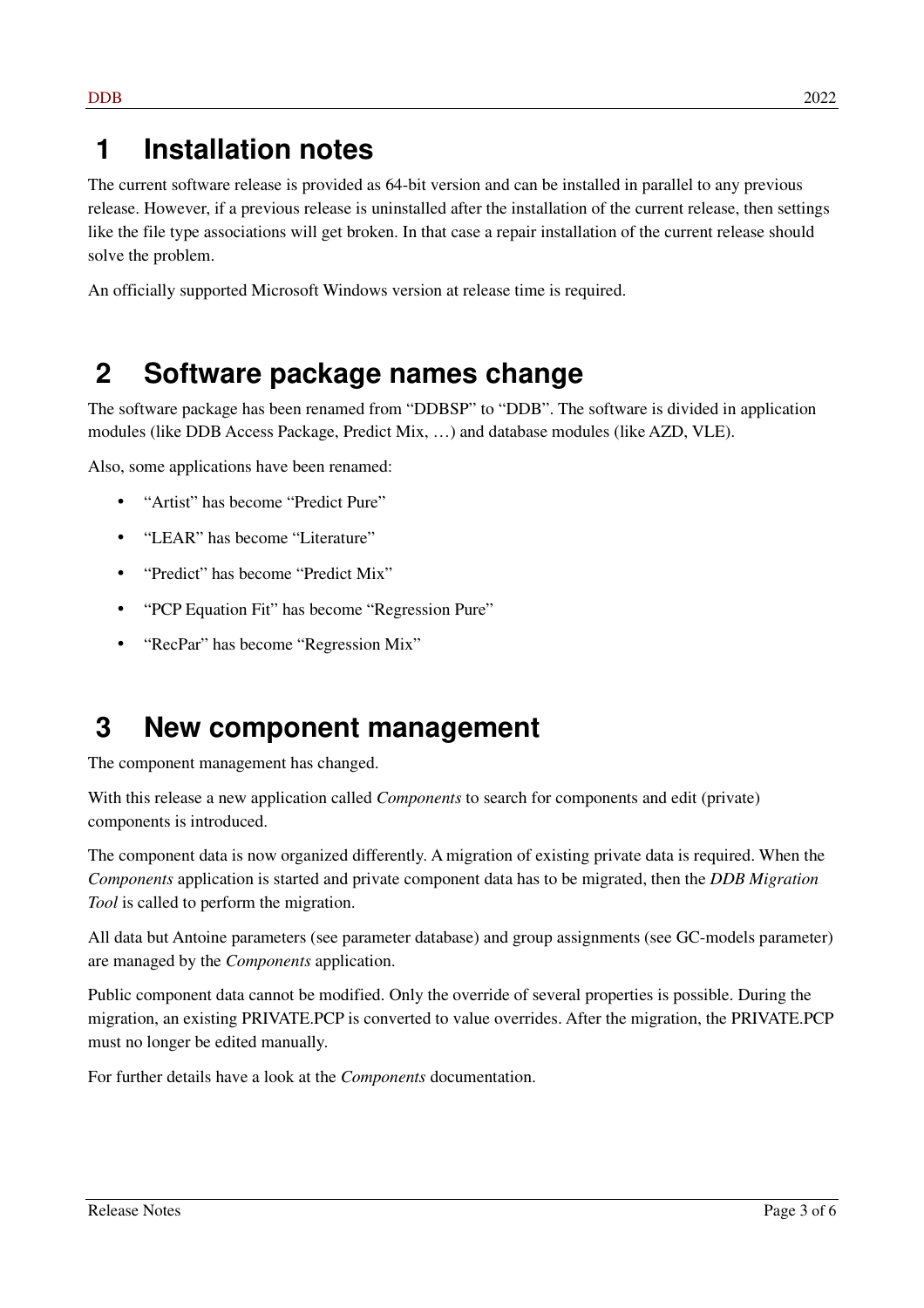#### **4 Simulator interface**

The simulator interface does now support aspenONE<sup>®</sup> 11, 12 and 12.1. The 64-bit DDB software does not support aspenONE<sup>®</sup> version 10 or earlier.

The simulator interface does now support PRO/II<sup>TM</sup> 2020 and 2021.

The simulator interface for UniSim® Design and Simulis® Thermodynamics does now also support the prediction of ACT, AZD, CPE, HE, SLE.

## **5 Regression Mix**

Fitting with Simulis® Thermodynamics can now also use ACT, AZD, CPE, HE, SLE data.

Fitting with aspenONE® for the models NRTL, UNIQUAC, Wilson is possible.

### **6 Miscellaneous**

As usual this release contains general bugfixes and performance improvements.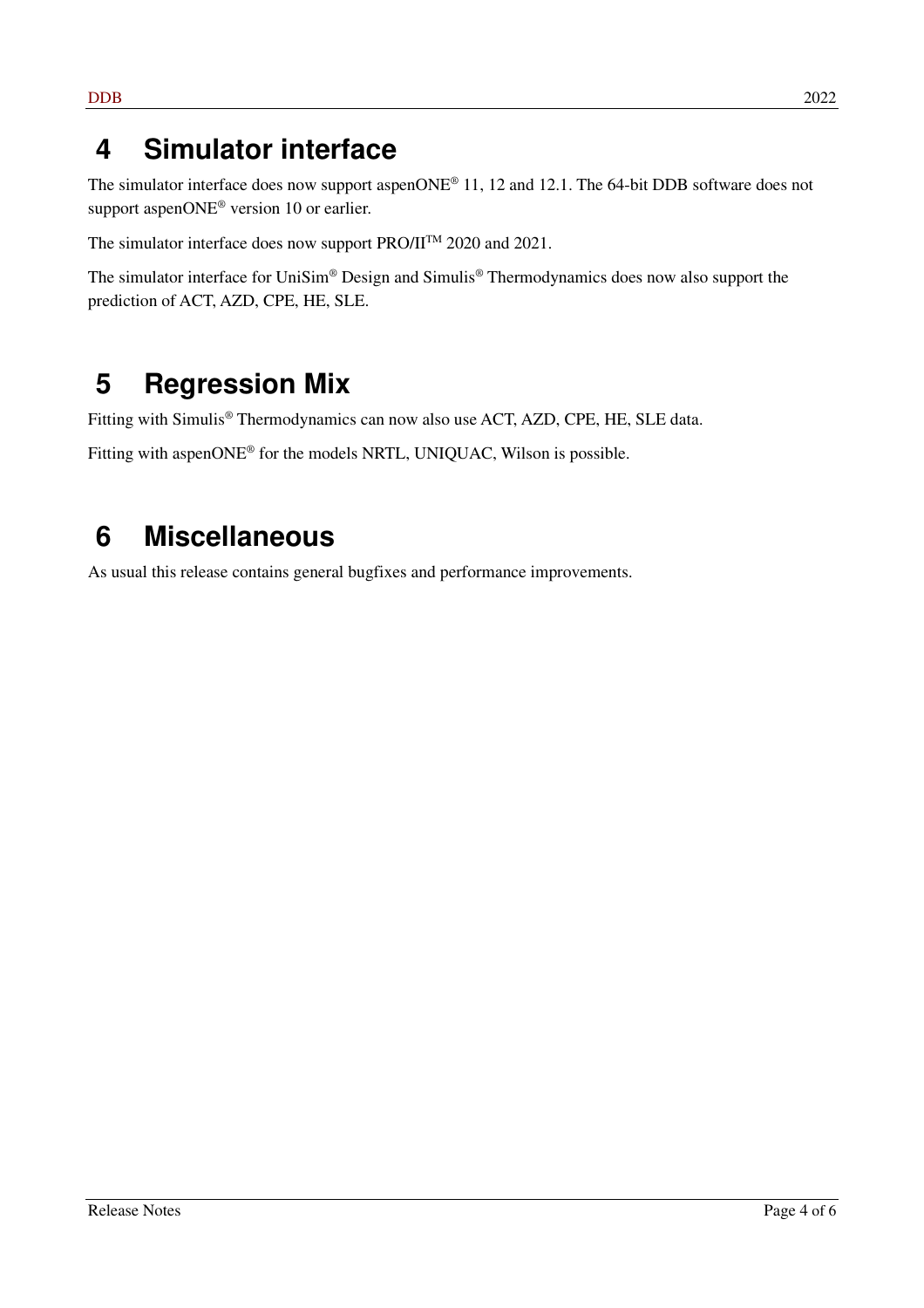# **7 Dortmund Data Bank Progress**

#### **7.1 Overall Statistics**

The Dortmund Data Bank 2022 contains more than 53,900 new data sets and more than 363,000 new data points. Data from approximately 3,200 sources have been added.

|                |             | 2021          |             | 2022        |                 |             | <b>Absolute Gain</b> |                |                 | <b>Relative Gain</b> |  |
|----------------|-------------|---------------|-------------|-------------|-----------------|-------------|----------------------|----------------|-----------------|----------------------|--|
| <b>DDB</b>     | <b>Sets</b> | <b>Points</b> | <b>Refs</b> | <b>Sets</b> | <b>Points</b>   | <b>Refs</b> | <b>Sets</b>          | <b>Points</b>  | <b>Sets</b>     | <b>Points</b>        |  |
| AAE            | 5800        | 78000         | 350         | 5940        | 80400           | 350         | $+140$               | $+2400$        | 2.41 %          | 3.08 %               |  |
| <b>ACM</b>     | 2050        | 11600         | 90          | 2050        | 11700           | 90          | $+0$                 | $+100$         | 0.00%           | 0.86 %               |  |
| ACT            | 121450      | 121400        | 1470        | 125050      | 125000          | 1480        | $+3600$              | $+3600$        | 2.96 %          | 2.97 %               |  |
| <b>AZD</b>     | 60150       | 60100         | 8900        | 60550       | 60500           | 8980        | $+400$               | $+400$         | 0.67%           | 0.67%                |  |
| <b>CPE</b>     | 7400        | 86300         | 860         | 7650        | 88900           | 890         | $+250$               | $+2600$        | 3.38 %          | 3.01 %               |  |
| <b>CRI</b>     | 3550        | 24300         | 1080        | 4250        | 25100           | 1100        | $+700$               | $+800$         | 19.72 %         | 3.29 %               |  |
| EGLE           | 4450        | 27900         | 400         | 4750        | 29800           | 410         | $+300$               | $+1900$        | 6.74 %          | 6.81 %               |  |
| <b>ELE</b>     | 14650       | 185900        | 1990        | 14950       | 189400          | 2020        | $+300$               | $+3500$        | 2.05 %          | 1.88 %               |  |
| <b>ESLE</b>    | 48050       | 334000        | 8020        | 50000       | 343500          | 8310        | $+1950$              | $+9500$        | 4.06 %          | 2.84 %               |  |
| <b>GLE</b>     | 28750       | 141500        | 2800        | 30600       | 148900          | 2900        | $+1850$              | $+7400$        | 6.43 %          | 5.23 %               |  |
| HE             | 24450       | 358400        | 3450        | 24750       | 361300          | 3490        | $+300$               | $+2900$        | 1.23 %          | 0.81 %               |  |
| <b>HPV</b>     | 47450       | 400500        | 5180        | 48800       | 410200          | 5310        | $+1350$              | $+9700$        | 2.85 %          | 2.42 %               |  |
| LLE            | 38250       | 356700        | 5730        | 39850       | 370000          | 5920        | $+1600$              | $+13300$       | 4.18 %          | 3.73 %               |  |
| <b>PCP</b>     | 358000      | 2215300       | 44620       |             | 373800 2279900  | 46350       | $+15800$             | $+64600$       | 4.41 %          | 2.92 %               |  |
| <b>POLYMER</b> | 22800       | 244200        | 1930        | 23250       | 251900          | 1970        | $+450$               | $+7700$        | 1.97 %          | 3.15 %               |  |
| POW            | 15050       | 15000         | 640         | 15200       | 15200           | 640         | $+150$               | $+200$         | 1.00 %          | 1.33 %               |  |
| <b>SLE</b>     | 78800       | 681200        | 9820        | 86750       | 749300          | 10540       | $+7950$              | $+68100$       | 10.09 % 10.00 % |                      |  |
| <b>VE</b>      | 85850       | 961900        | 8520        | 88200       | 989500          | 8700        | $+2350$              | $+27600$       | 2.74 %          | 2.87 %               |  |
| VLE            | 42400       | 614300        | 8320        | 43050       | 623100          | 8420        | $+650$               | +8800          | 1.53 %          | 1.43 %               |  |
| <b>ECND</b>    | 14050       | 155700        | 1230        | 15000       | 164600          | 1340        | $+950$               | $+8900$        | 6.76 %          | 5.72 %               |  |
| <b>GHD</b>     | 5700        | 39900         | 970         | 6150        | 42500           | 1030        | $+450$               | $+2600$        | 7.89 %          | 6.52 %               |  |
| <b>MDEC</b>    | 8150        | 74900         | 990         | 8500        | 77900           | 1010        | $+350$               | $+3000$        | 4.29 %          | 4.01 %               |  |
| <b>MFLP</b>    | 1020        | 7300          | 170         | 1100        | 8000            | 190         | $+80$                | $+700$         | 7.84 %          | 9.59 %               |  |
| <b>MPVT</b>    | 21300       | 348300        | 1520        | 22300       | 364000          | 1590        | $+1000$              | $+15700$       | 4.69 %          | 4.51 %               |  |
| MSFT           | 9500        | 100400        | 1070        | 10100       | 105800          | 1130        | $+600$               | $+5400$        | 6.32 %          | 5.38 %               |  |
| <b>MSOS</b>    | 33100       | 380000        | 2780        | 35250       | 404100          | 2910        | $+2150$              | $+24100$       | 6.50 %          | 6.34 %               |  |
| <b>MTCN</b>    | 5600        | 51500         | 460         | 5750        | 53200           | 480         | $+150$               | $+1700$        | 2.68 %          | 3.30 %               |  |
| <b>VIS</b>     | 63450       | 655500        | 5310        | 66700       | 689800          | 5540        | $+3250$              | $+34300$       | 5.12 %          | 5.23 %               |  |
| X other        | 53450       | 533400        | 6030        | 62250       | 596700          | 6640        | +8800                | $+63300$       | 16.46 % 11.87 % |                      |  |
| Total          | 1212900     | 9131300       | 87170       |             | 1266800 9494300 | 90400       |                      | +53900 +363000 | 4.44 %          | 3.98 %               |  |

#### *Disclaimer:*

Numbers presented may differ for a specific delivery because of corrections or other necessary changes.